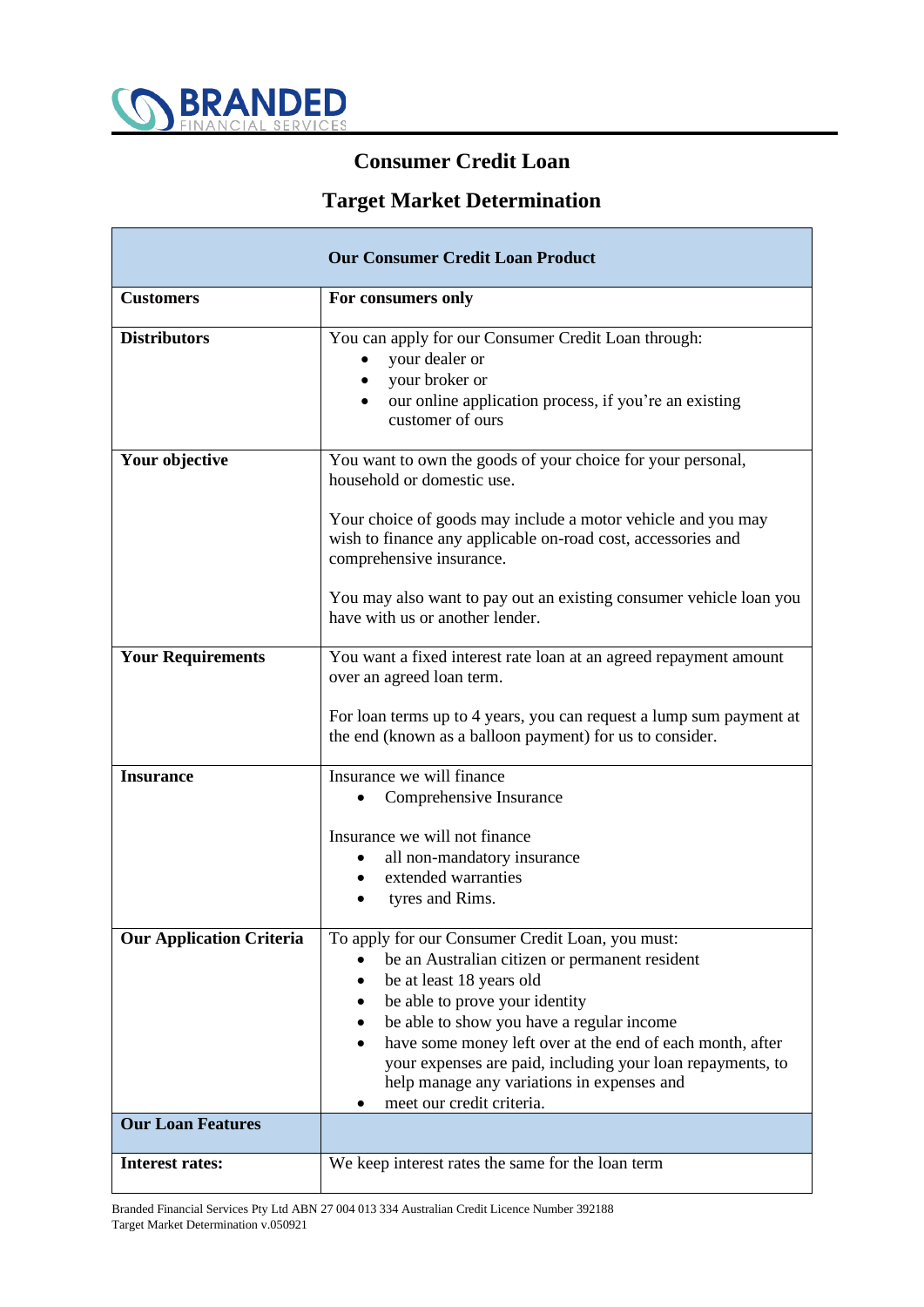| Loan amount                   | W offer loans from \$5,000 to \$400,000                                                                                                                                                         |
|-------------------------------|-------------------------------------------------------------------------------------------------------------------------------------------------------------------------------------------------|
| <b>Loan</b> terms             | From 1 year to 7-year terms, to suit your needs                                                                                                                                                 |
| Loan type                     | <b>Secured</b>                                                                                                                                                                                  |
|                               | While you own the financed goods from the beginning of the loan,<br>we take a mortgage over the goods you want financed. We release<br>the security once you have repaid the loan in full.      |
| <b>Questions?</b>             |                                                                                                                                                                                                 |
| Hardship?                     | If you have trouble making your loan repayments at any time, we<br>will help you through that period, if possible. Please ask $us - you$<br>can find all of our contact details on our website. |
| <b>Additional repayments?</b> | Yes, we allow you to make additional repayments. If you do this, it<br>will reduce the amount of interest you pay over the term of the loan.<br>Simply contact us to make arrangements.         |
|                               | However, if this results in your loan ending earlier than agreed, an<br>early termination fee will apply (see below).                                                                           |
| Early payout?                 | If you repay your loan early, you will be charged an early<br>termination fee, which will gradually reduce as you get closer to the<br>end of the loan term.                                    |
| Fee variations?               | We will only vary our fees, or introduce new ones, during your loan<br>term if our costs have unexpectedly increased, e.g. government<br>charges.                                               |
|                               | We will let you know before this happens, as the law requires.                                                                                                                                  |
|                               |                                                                                                                                                                                                 |

## **Our Fees and Charges**

| Fee or charge                    | <b>Amount</b>                                                  | When it is payable                                                                                                                |
|----------------------------------|----------------------------------------------------------------|-----------------------------------------------------------------------------------------------------------------------------------|
| <b>Establishment fee</b>         | \$395.00                                                       | Payable at the time we provide the loan. You<br>can add this fee to your loan if you wish.                                        |
| <b>Security Registration fee</b> | \$6.00                                                         | Payable at the time we provide the loan to<br>you. This fee covers the cost of registering a<br>mortgage over the financed goods. |
| <b>Account-keeping fee</b>       | $$1.26$ (weekly)<br>$$2.53$ (fortnightly)<br>$$5.50$ (monthly) | Payable each time you are required to make a<br>schedule repayment                                                                |
| <b>Dishonour fee</b>             | \$15.00                                                        | Only payable if one of your payments is<br>dishonoured by your financial institution.                                             |